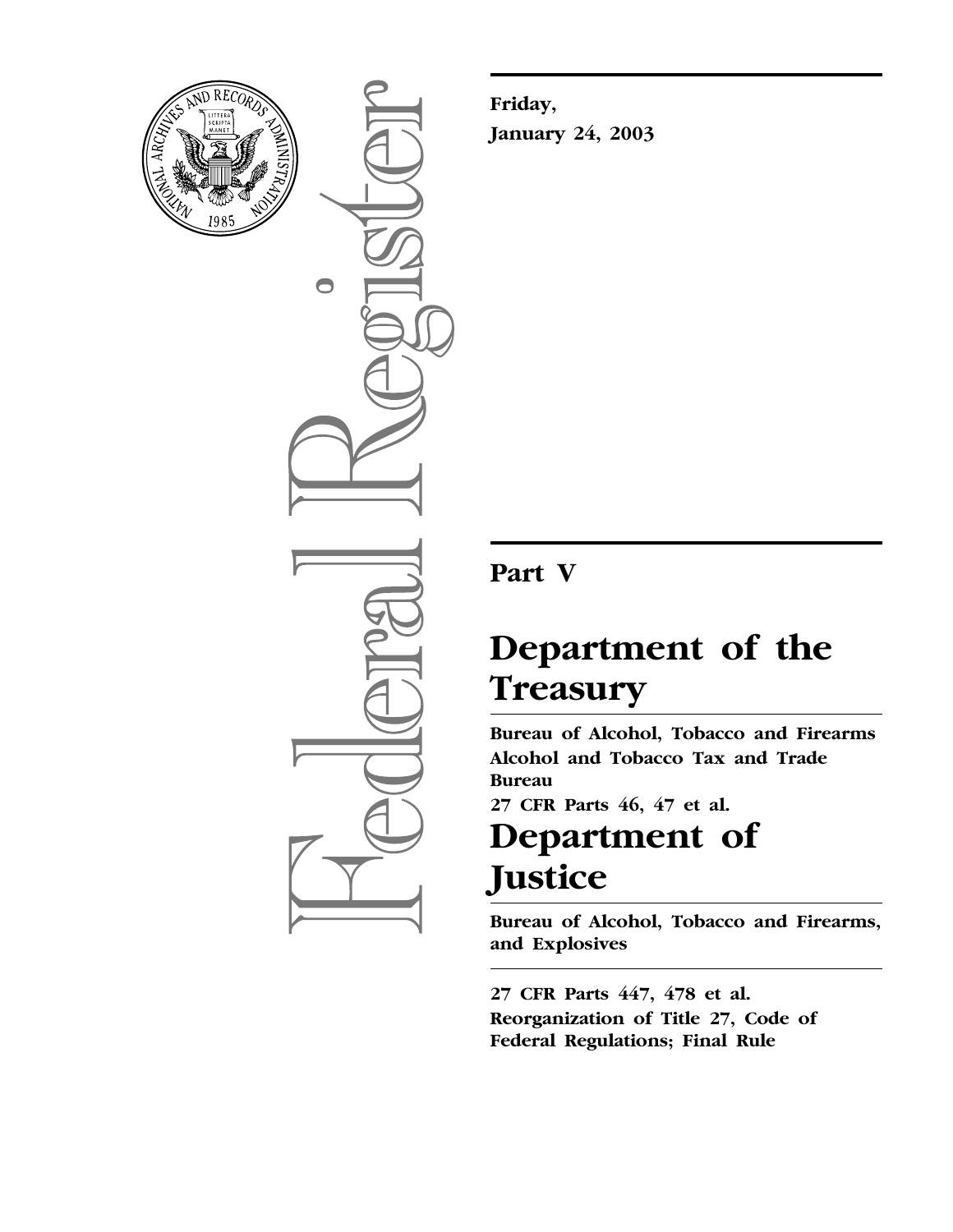#### **DEPARTMENT OF THE TREASURY**

**Bureau of Alcohol, Tobacco and Firearms** 

**Alcohol and Tobacco Tax and Trade Bureau** 

#### **27 CFR Parts 46, 47, 55, 178, and 179**

**[T.D. ATF—487]** 

#### **RIN: 1512–AD06**

#### **DEPARTMENT OF JUSTICE**

**Bureau of Alcohol, Tobacco, Firearms, and Explosives** 

**27 CFR Parts 447, 478, 479, 555, and 646**

**[OLC No. 01–03]** 

#### **Reorganization of Title 27, Code of Federal Regulations**

**AGENCIES:** Department of the Treasury; Department of Justice. **ACTION:** Final rule.

**SUMMARY:** The Homeland Security Act of 2002 divides the Bureau of Alcohol, Tobacco and Firearms, Department of the Treasury, into two separate agencies, the Bureau of Alcohol, Tobacco, Firearms, and Explosives (ATF) in the Department of Justice, and the Alcohol and Tobacco Tax and Trade Bureau (TTB) in the Department of the Treasury. These changes require reorganization of title 27 of the Code of Federal Regulations. This final rule renames chapter I, establishes a new chapter II in 27 CFR, and removes certain regulations from chapter I and recodifies them in the new chapter II. **DATES:** This rule is effective on January 24, 2003.

**FOR FURTHER INFORMATION CONTACT:** Lisa M. Gesser, Regulations Division, Alcohol and Tobacco Tax and Trade Bureau, 650 Massachusetts Avenue NW., Washington, DC 20226; 202–927– 9347.

#### **SUPPLEMENTARY INFORMATION:**

#### **Background**

On November 25, 2002, the President signed into law the Homeland Security Act of 2002, Pub. L. No. 107–296, 116 Stat. 2135 (2002). Under title XI, subtitle B, section 1111 of the Act, the ''authorities, functions, personnel, and assets'' of the Bureau of Alcohol, Tobacco and Firearms, Department of the Treasury (the Bureau), are transferred to the Department of Justice, with the exception of certain enumerated authorities that are retained

by the Department of the Treasury. The authorities retained by the Secretary of the Treasury include the administration and enforcement of chapters 51 and 52 of the Internal Revenue Code, sections 4181 and 4182 of the Internal Revenue Code, and title 27 of the United States Code.

Section 1111 of the Homeland Security Act further provides that the Bureau will retain its identity as a distinct entity within the Department of Justice known as the Bureau of Alcohol, Tobacco, Firearms, and Explosives (ATF). The functions retained by the Department of the Treasury are the responsibility of a new Alcohol and Tobacco Tax and Trade Bureau (TTB). The split of the Bureau's functions takes effect on January 24, 2003.

#### **Reorganization of Title 27 CFR**

Title 27, Code of Federal Regulations (27 CFR), currently contains one chapter titled ''Chapter I—Bureau of Alcohol, Tobacco and Firearms, Department of the Treasury.'' Since the Act divides the Bureau into two separate bureaus, this final rule reorganizes 27 CFR into two chapters, one for each new agency. The current chapter I will be retitled ''Chapter I—Alcohol and Tobacco Tax and Trade Bureau, Department of the Treasury.'' Chapter I will retain all current alcohol and tobacco regulations (except those relating to contraband cigarettes), as well as those related to the Federal firearms and ammunition excise tax. The newly established chapter II will be titled ''Chapter II— Alcohol, Tobacco, Firearms, and Explosives, Department of Justice.'' Chapter II will initially contain the four existing 27 CFR parts concerning firearms and explosives that are being moved from chapter I and recodified in the new chapter. Chapter II will also contain the existing regulations concerning contraband cigarettes.

This final rule does not make any changes to the current requirements of the regulations in 27 CFR. It merely divides the Bureau's current regulations between the new TTB and ATF. In the near future, TTB and the Department of Justice will individually make the necessary technical corrections to their regulations required by the division of the Bureau into the two new bureaus. This may include changes to agency names and addresses, agency acronyms, Web site addresses, delegation order numbers, position titles, and cross references within the regulations.

As noted, this final rule removes four existing parts and one existing subpart in 27 CFR concerning firearms, ammunition, explosives, and contraband cigarettes from chapter I and recodifies them in the new chapter II. These are:

• Part 46, Subpart F—Distribution of Cigarettes, which becomes part 646;

• Part 47, Importation of Arms, Ammunition and Implements of War, which becomes part 447;

• Part 55, Commerce in Explosives, which becomes part 555;

• Part 178, Commerce in Firearms and Ammunition, which becomes part 478; and

• Part 179, Machine Guns, Destructive Devices, and Certain Other Firearms, which becomes part 479.

The following are derivation tables for each of these recodified parts:

#### DERIVATION TABLE FOR PART 447

| The requirements of sec-<br>tion: | Are derived<br>from section: |
|-----------------------------------|------------------------------|
| <b>Subpart A</b>                  |                              |
| 447.1<br>447.2                    | 47.1<br>47.2                 |
| <b>Subpart B</b>                  |                              |
| 447.11                            | 47.11                        |
| <b>Subpart C</b>                  |                              |
| 447.21                            | 47.21                        |
| 447.22                            | 47.22                        |
| <b>Subpart D</b>                  |                              |
| 447.31                            | 47.31                        |
| 447.32                            | 47.32                        |
| 447.33                            | 47.33                        |
| 447.34                            | 47.34                        |
| 447.35                            | 47.35                        |
| <b>Subpart E</b>                  |                              |
| 447.41                            | 47.41                        |
| 447.42                            | 47.42                        |
| 447.43<br>.                       | 47.43                        |
| 447.44                            | 47.44                        |
| 447.45                            | 47.45                        |
| 447.46                            | 47.46                        |
| <b>Subpart F</b>                  |                              |
| 447.51<br>.                       | 47.51                        |
| 447.52                            | 47.52                        |
| 447.53<br>.                       | 47.53                        |
| 447.54                            | 47.54                        |
| 447.55                            | 47.55                        |
| 447.56                            | 47.56                        |
| 447.57                            | 47.57                        |
| 447.58                            | 47.58                        |
| <b>Subpart G</b>                  |                              |
| 447.61                            | 47.61                        |
| 447.62                            | 47.62                        |
| 447.63                            | 47.63                        |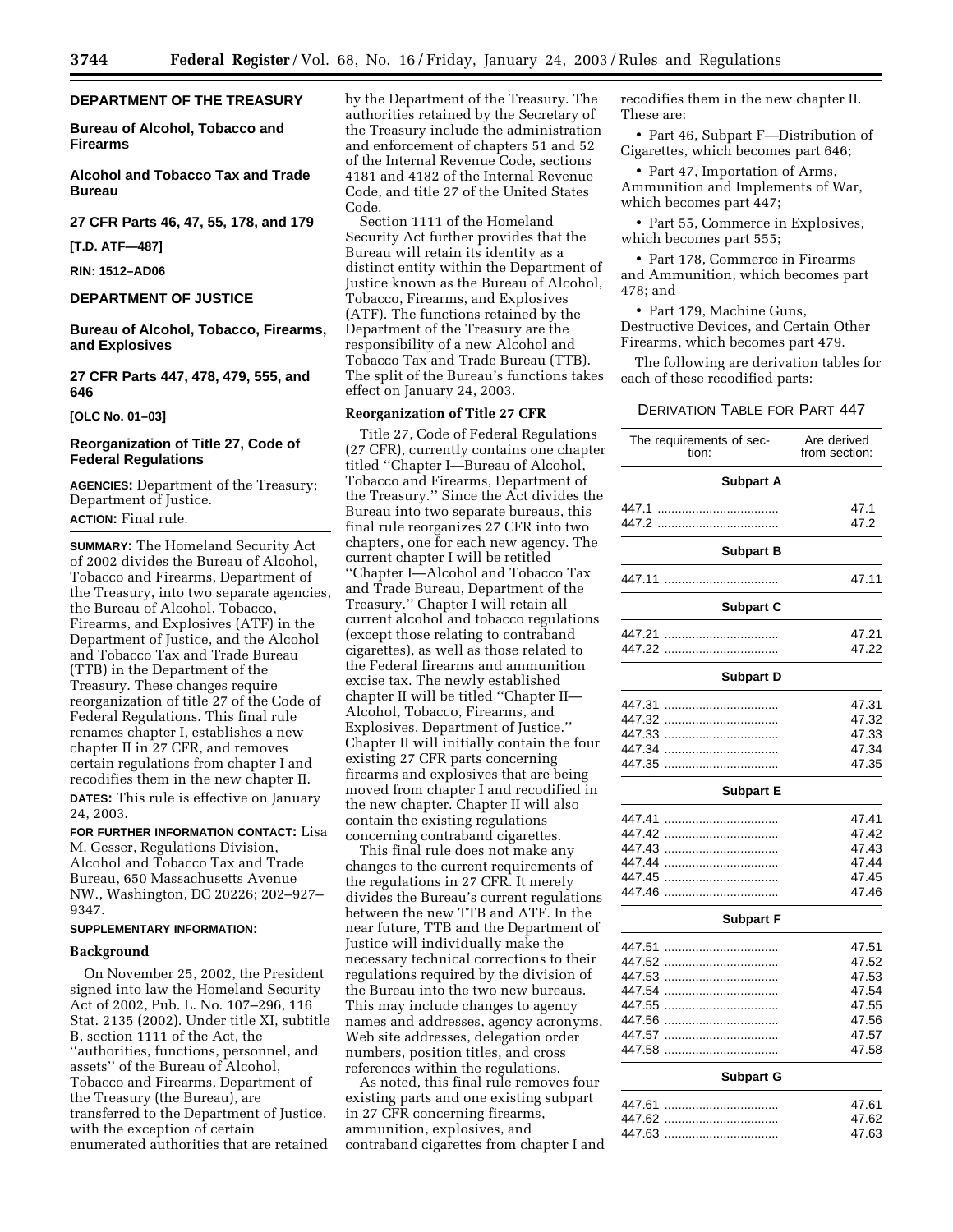#### **DERIVATION TABLE FOR PART 478-DERIVATION TABLE FOR PART 478 DERIVATION TABLE FOR PART 479** Continued The requirements of sec-Are derived The requirements of sec-Are derived tion: from section: tion: from section: The requirements of sec-Are derived tion: from section: **Subpart A Subpart A Subpart F** 178.1 179.1 178.2 178.91 **Subpart B** 478.92 .................................. 178.92 **Subpart B** 178.93 479.11 ................................. 179.11 178.94 178.11 478.95 .................................. 178.95 **Subpart C** 178.96 Subpart C 178.97 479.21 .................................. 179 21 178.98 178.21 179.22 178.99 178.22 179.23 178.100 178.23 179.24 478.101 ................................. 178.101 178.24 179.25 478.102 ................................. 178.102 478.25 .................................. 178.25 479.26 .................................. 179.26  $478.103$ 178.103 478.25a ................................ 178.25a **Subpart D** 478.26 .................................. 178.26 **Subpart G** 178.27 479.31 .................................. 179.31 478.28 178 28 178.111 17932 178.29 478.112 ................................ 178.112 479.32a ............................... 179.32a 478.29a ................................ 178.29a 478.113 ................................. 178.113 179.33 178.30 478.113a .............................. 178.113a 479.34 .................................. 179.34 178.31 478.114 ................................. 178.114 179.35 478.32 .................................. 178.32 478.115 ................................. 178.115 178.33 179.36 478.116 ................................. 178.116 179.37 478.33a ................................. 178.33a 178.117 179.38 178.34 178.118 179.39 178.35 478.119 ................................. 178.119 179.40 178.36 478.120 ................................ 178.120 178.37 479.41 .................................. 179.41 179.42 178.38 **Subpart H** 479.43 .................................. 179.43 478.39 .................................. 178.39 478.39a ................................. 179.44 178.39a 478.121 ................................ 178.121 479.45 .................................. 178.40 179.45 478.122 ................................. 178.122 478.40a ................................. 178.40a 179.46 478.123 ................................ 178.123 478.124 ................................. 178.124 179.47 **Subpart D** 479.48 .................................. 179.48  $478.124a$ 178.124a 179.49 478.125 ................................. 178.125 178 41 179.50 478.125a ............................. 178.125a 478.42 .................................. 178.42 479.51 .................................. 179.51 478.126 ................................. 178.126 178.43 179.52 478.126a .............................. 178.126a 178.44 478.127 ................................. 178.127 178.45 **Subpart E** 478.45 .................................. 478.128 ................................. 178.128 178 46 478.129 ................................. 178.129 179.61 178.47 478.131 ................................ 178.131 178.48 179.62 478.132 ................................ 178.132 179.63 478.49 .................................. 178.49 478.133 ................................. 178.133 179.64 178.50 478.134 ................................. 178.134 179.65 178.51 478.52 .................................. 178.52 179.66 Subpart I 178.53 179.67 179.68 178.54 178.141 179.69 178.55 178 142 179.70 178.56 478.143 ................................. 178.143 178.57 179.71 178.144 178.58 478.145 ................................. 178.145 **Subpart F** 478.59 .................................. 178.59 478.146 ................................. 178.146 478.147 ................................. 178.60 178 147 179.81 478.148 ................................ 178.148 179.82 **Subpart E** 478.149 ................................. 178.149 17983 478.150 ................................ 178.150 178.71 179.84 478.151 ................................. 178.151 17985 178.72 478.152 ................................. 178 152 479.86 .................................. 179.86 178.73 478.153 ................................ 178.153 179.87 178.74 178.75 17988 **Subpart J [Reserved]** 178 76 17989 **Subpart K** 179.90 178.77 179.91 178.78 178.171

179.92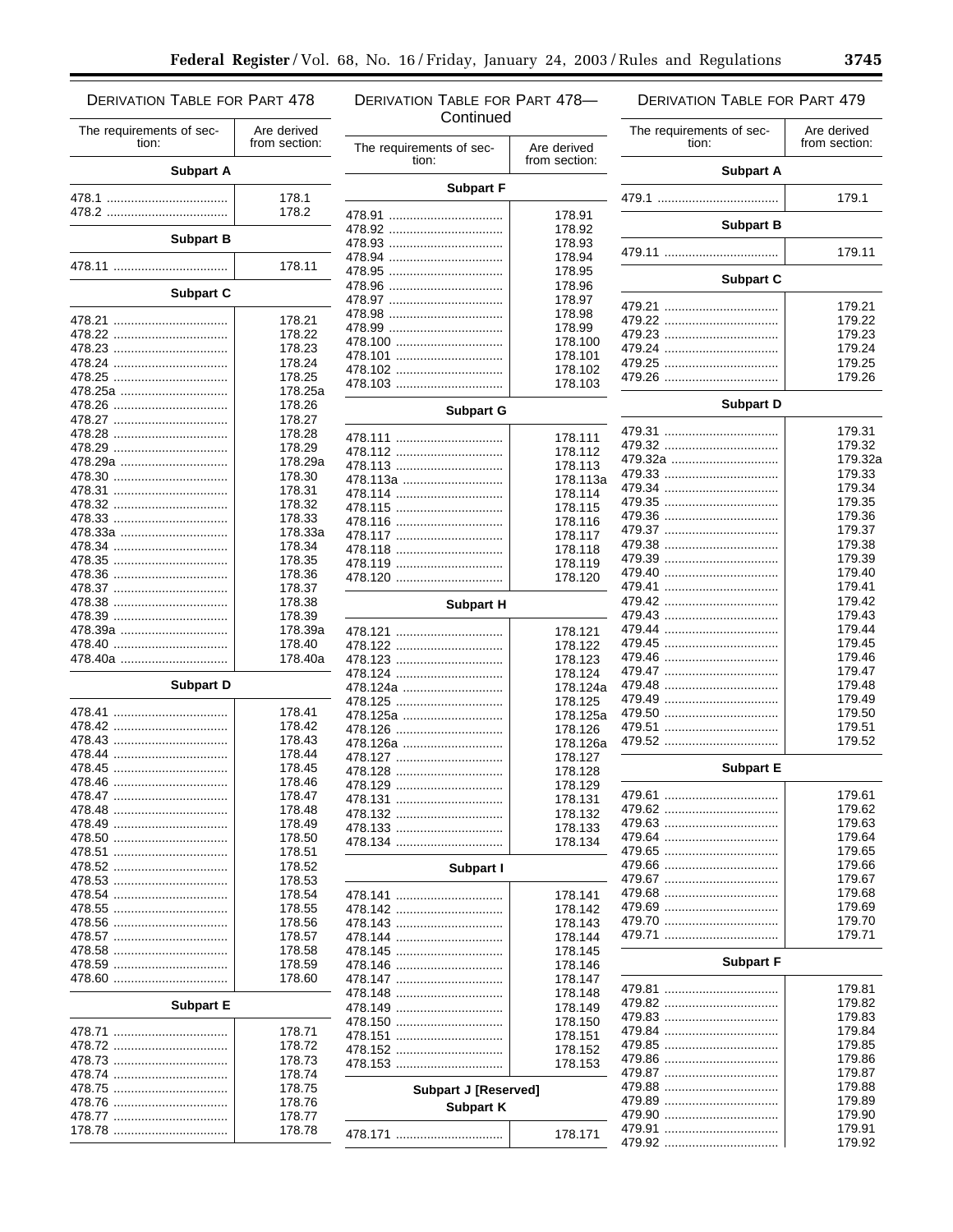۳

۰

# DERIVATION TABLE FOR PART 479— **Continued**

| The requirements of sec-<br>tion: | Are derived<br>from section: |  |
|-----------------------------------|------------------------------|--|
| 479.93                            | 179.93                       |  |
| <b>Subpart G</b>                  |                              |  |
| 479.101                           | 179.101                      |  |
| 479.102                           | 179.102                      |  |
| 479.103                           | 179.103                      |  |
| 479.104                           | 179.104                      |  |
| 479.105                           | 179.105                      |  |
| <b>Subpart H</b>                  |                              |  |
| 479.111                           | 179.111                      |  |
| 479.112                           | 179.112                      |  |
| 479.113                           | 179.113                      |  |
| 479.114                           | 179.114                      |  |
| 479.115                           | 179.115                      |  |
| 479.116                           | 179.116                      |  |
| 479.117                           | 179.117                      |  |
| 479.118                           | 179.118                      |  |
| 479.119                           | 179.119                      |  |
| 479.120                           | 179.120                      |  |
| 479.121                           | 179.121                      |  |
| 479.122                           | 179.122                      |  |
|                                   |                              |  |
| Subpart I                         |                              |  |
| 479.131                           | 179.131                      |  |
| Subpart J                         |                              |  |
| 479.141                           | 179.141                      |  |
| 479.142                           | 179.142                      |  |
| <b>Subpart K</b>                  |                              |  |
|                                   |                              |  |
| 479.151<br>479.152                | 179.151<br>179.152           |  |
| Subpart L                         |                              |  |
|                                   |                              |  |
| 479.161                           | 179.161                      |  |
| 479.162                           | 179.162                      |  |
| 479.163<br>                       | 179.163                      |  |
| <b>Subpart M</b>                  |                              |  |
| 479.171                           | 179.171                      |  |
| 479.172                           | 179.172                      |  |
|                                   |                              |  |
| <b>Subpart N</b>                  |                              |  |
| 479.181<br>.                      | 179.181                      |  |
| 479.182                           | 179.182                      |  |
| Subpart O                         |                              |  |
| 479.191                           | 179.191                      |  |
| 479.192                           | 179.192                      |  |
| 479.193                           | 179.193                      |  |
|                                   |                              |  |

### DERIVATION TABLE FOR PART 555

| The requirements of sec-<br>tion: | Are derived<br>from section: |
|-----------------------------------|------------------------------|
| <b>Subpart A</b>                  |                              |
| 555.1                             | 55 1                         |

| <b>DERIVATION TABLE FOR PART 555-</b><br>Continued |                              | <b>DERIVATION TABLE FOR PART 555-</b><br>Continued |                              |
|----------------------------------------------------|------------------------------|----------------------------------------------------|------------------------------|
| The requirements of sec-<br>tion:                  | Are derived<br>from section: | The requirements of sec-<br>tion:                  | Are derived<br>from section: |
|                                                    | 55.2                         | 555.107                                            | 55.10                        |
| <b>Subpart B</b>                                   |                              | 555.108<br>555.109                                 | 55.10<br>55.10               |
|                                                    | 55.11                        |                                                    |                              |
|                                                    |                              | <b>Subpart G</b>                                   |                              |
| <b>Subpart C</b>                                   |                              |                                                    | 55.12                        |
|                                                    | 55.21                        | 555.123                                            | 55.12<br>55.12               |
|                                                    | 55.22                        | 555.124                                            | 55.12                        |
|                                                    | 55.23<br>55.24               |                                                    | 55.12                        |
|                                                    | 55.25                        | 555.126                                            | 55.12                        |
|                                                    | 55.26                        | 555.127                                            | 55.12                        |
|                                                    | 55.27                        | 555.128                                            | 55.12                        |
|                                                    | 55.28                        | 555.129                                            | 55.12                        |
|                                                    | 55.29                        | 555.130                                            | 55.13                        |
|                                                    | 55.30                        |                                                    |                              |
|                                                    | 55.31<br>55.32               | <b>Subpart H</b>                                   |                              |
| Subpart D                                          |                              | 555.142                                            | 55.14<br>55.14               |
|                                                    | 55.41                        | Subpart I                                          |                              |
|                                                    | 55.42                        |                                                    |                              |
|                                                    | 55.43                        |                                                    | 55.16                        |
|                                                    | 55.44<br>55.45               | 555.162                                            | 55.16                        |
|                                                    | 55.46                        | 555.163                                            | 55.16                        |
|                                                    | 55.47                        | 555.164                                            | 55.16                        |
|                                                    | 55.48                        |                                                    | 55.16                        |
|                                                    | 55.49                        |                                                    | 55.16                        |
|                                                    | 55.50                        | Subpart J                                          |                              |
|                                                    | 55.51                        |                                                    |                              |
|                                                    | 55.52                        | 555.180                                            | 55.18                        |
|                                                    | 55.53<br>55.54               |                                                    | 55.18                        |
|                                                    | 55.55                        | 555.182                                            | 55.18                        |
|                                                    | 55.56                        | 555.183                                            | 55.18                        |
|                                                    | 55.57                        | 555.184                                            | 55.18                        |
|                                                    | 55.58                        |                                                    | 55.18                        |
|                                                    | 55.59                        | 555.186                                            | 55.18                        |
|                                                    | 55.60                        |                                                    |                              |
|                                                    | 55.61                        | <b>Subpart K</b>                                   |                              |
|                                                    | 55.62<br>55.63               | 555.201                                            | 55.20                        |
|                                                    |                              |                                                    | 55.20                        |
| <b>Subpart E</b>                                   |                              | 555.203                                            | 55.20                        |
|                                                    |                              | 555.204                                            | 55.20                        |
|                                                    | 55.71                        |                                                    | 55.20                        |
|                                                    | 55.72                        | 555.206                                            | 55.20                        |
|                                                    | 55.73                        | 555.207                                            | 55.20                        |
|                                                    | 55.74                        | 555.208                                            | 55.20                        |
|                                                    | 55.75<br>55.76               | 555.209                                            | 55.20                        |
|                                                    | 55.77                        | 555.210                                            | 55.21                        |
|                                                    | 55.78                        |                                                    | 55.21                        |
|                                                    | 55.79                        |                                                    | 55.21                        |
|                                                    | 55.80                        | 555.213                                            | 55.21                        |
|                                                    | 55.81                        | 555.214                                            | 55.21                        |
|                                                    | 55.82                        |                                                    | 55.21                        |
|                                                    | 55.83                        | 555.216                                            | 55.21                        |
|                                                    |                              | 555.217                                            | 55.21                        |
| <b>Subpart F</b>                                   |                              | 555.218                                            | 55.21                        |
|                                                    | 55.101                       | 555.219                                            | 55.21                        |
| 555.102                                            | 55.102                       |                                                    | 55.22<br>55.22               |
| 555.103                                            | 55.103                       |                                                    | 55.22                        |
| 555.104                                            | 55.104                       |                                                    | 55.22                        |
|                                                    | 55.105                       | <b>EEE 224</b>                                     | <b>EE 23</b>                 |

555.106 ............................... 55.106

### s of sec-Are derived from section: 555.107 ............................... 55.107 555.108 ............................... 55.108 555.109 ............................... 55.109 **Subpart G** 555.121 ............................... 55.121 555.122 ............................... 55.122 555.123 ............................... 55.123 555.124 ............................... 55.124 555.125 ............................... 55.125 555.126 ............................... 55.126 555.127 ............................... 55.127 555.128 ............................... 55.128 555.129 ............................... 55.129 ................ **Subpart H** 555.141 ............................... 55.141 555.142 ............................... 55.142 **Subpart I** 555.161 ............................... 55.161 ................. 555.163 ............................... 55.163 555.164 ............................... 55.164 555.165 ............................... 55.165

| Subpart J |        |  |
|-----------|--------|--|
|           | 55.180 |  |
|           | 55.181 |  |
|           | 55.182 |  |
|           | 55.183 |  |
|           | 55.184 |  |
|           | 55.185 |  |
|           | 55.186 |  |

555.166 ............................... 55.166

#### **Subpart K**

|                  | 55.62  |         |        |
|------------------|--------|---------|--------|
|                  | 55.63  | 555.201 | 55.201 |
|                  |        |         | 55.202 |
| <b>Subpart E</b> |        |         | 55.203 |
|                  |        |         | 55.204 |
|                  | 55.71  |         | 55.205 |
|                  | 55.72  | 555.206 | 55.206 |
|                  | 55.73  | 555.207 | 55.207 |
|                  | 55.74  | 555.208 | 55.208 |
|                  | 55.75  | 555.209 | 55.209 |
|                  | 55.76  |         |        |
|                  | 55.77  | 555.210 | 55.210 |
|                  | 55.78  |         | 55.211 |
|                  | 55.79  |         | 55.212 |
|                  | 55.80  |         | 55.213 |
|                  | 55.81  | 555.214 | 55.214 |
|                  | 55.82  |         | 55.215 |
|                  | 55.83  | 555.216 | 55.216 |
|                  |        | 555.217 | 55.217 |
| <b>Subpart F</b> |        | 555.218 | 55.218 |
|                  |        | 555.219 | 55.219 |
|                  | 55.101 |         | 55.220 |
| 555.102          | 55.102 |         | 55.221 |
|                  | 55.103 |         | 55.222 |
| 555.104          | 55.104 |         | 55.223 |
|                  | 55.105 |         | 55.224 |
|                  | 55.106 |         |        |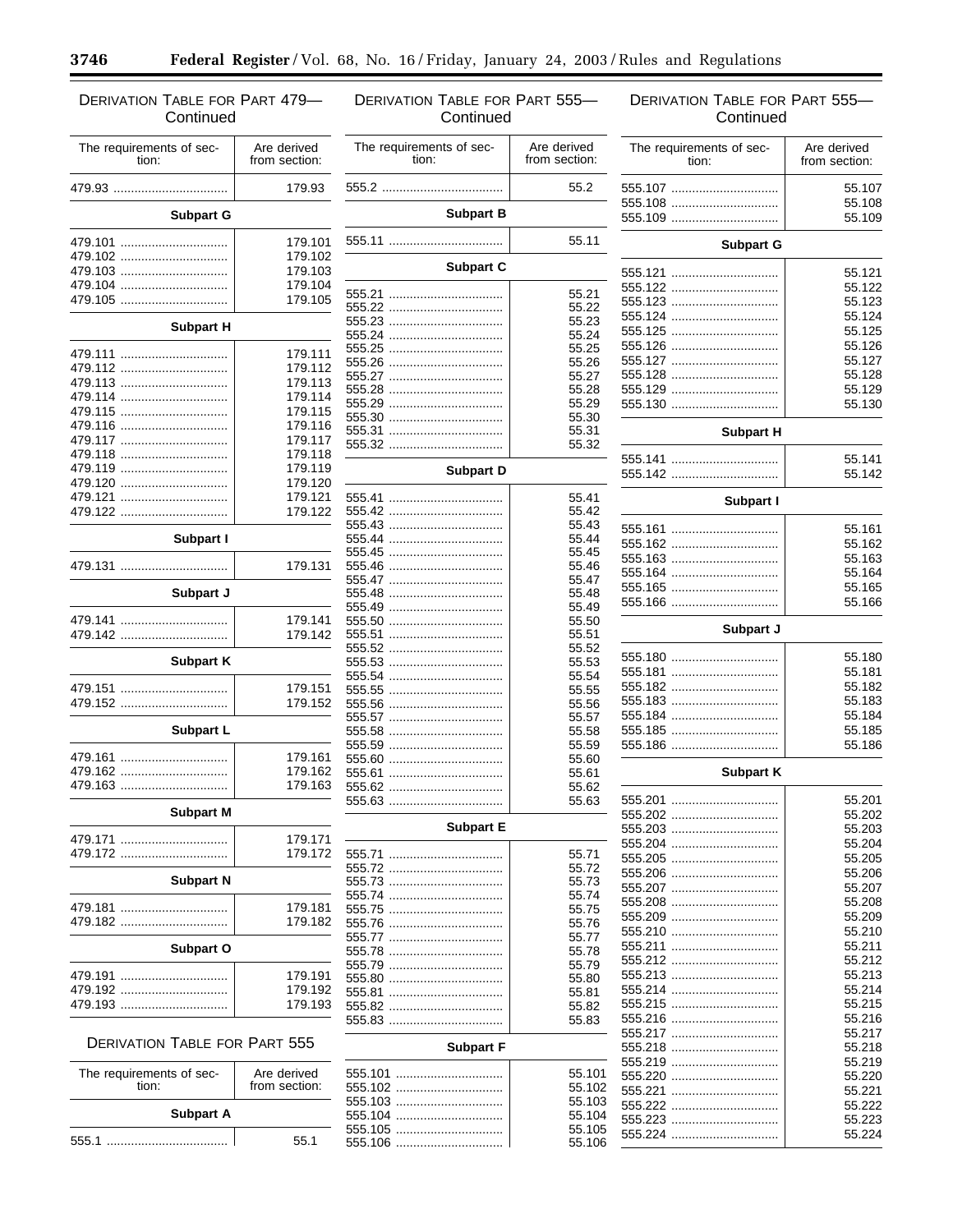#### DERIVATION TABLE FOR PART 646

| The requirements of section: | Are derived<br>from section: |
|------------------------------|------------------------------|
|                              | 46.141                       |
| 646.142                      | 46.142                       |
|                              | 46.143                       |
|                              | 46.146                       |
|                              | 46.147                       |
| 646.150                      | 46.150                       |
|                              | 46.153                       |
| 646.154                      | 46.154                       |
|                              | 46.155                       |
|                              |                              |

#### **Paperwork Reduction Act**

The provisions of the Paperwork Reduction Act of 1995, Public Law 104– 13, 44 U.S.C. chapter 35, and its implementing regulations, 5 CFR part 1320, do not apply to this final rule because there are no new or revised recordkeeping or reporting requirements.

#### **Regulatory Flexibility Act**

Because no notice of proposed rulemaking is required for this rule under the Administrative Procedure Act (5 U.S.C. 553), the provisions of the Regulatory Flexibility Act (5 U.S.C. 601 *et seq.*) do not apply.

#### **Executive Order 12866**

This final rule is not a significant regulatory action as defined in Executive Order 12866. Accordingly, this final rule is not subject to the analysis this Executive Order requires.

#### **Administrative Procedure Act**

Because this final rule merely makes technical amendments to improve the organization of the regulations, no notice of proposed rulemaking and public comment period is required under 5 U.S.C. 553(b)(B). Similarly, because this final rule makes no substantive changes and is merely a recodification of existing regulations, this final rule is not subject to the effective date limitation of 5 U.S.C. 553(d).

#### **Drafting Information**

The principal author of this document is Lisa M. Gesser, Regulations Division, Bureau of Alcohol, Tobacco and Firearms.

#### **List of Subjects**

#### *27 CFR Part 46*

Administrative practice and procedure, Authority delegations, Cigars and cigarettes, Claims, Excise taxes, Packaging and containers, Penalties, Reporting and recordkeeping requirements, Seizures and forfeitures, Surety bonds, Tobacco.

#### *27 CFR Part 47*

Administrative practice and procedure, Arms control, Arms and munitions, Authority delegation, Chemicals, Customs duties and inspection, Imports, Penalties, Reporting and recordkeeping requirements, Scientific equipment, Seizures and forfeitures.

#### *27 CFR Part 55*

Administrative practice and procedure, Authority delegations, Customs duties and inspection, Explosives, Hazardous materials, Imports, Penalties, Reporting and recordkeeping requirements, Safety, Security measures, Seizures and forfeitures, Transportation, Warehouses.

#### *27 CFR Part 178*

Administrative practice and procedure, Arms and munitions, Authority delegations, Customs duties and inspection, Domestic violence, Exports, Imports, Law enforcement personnel, Military personnel, Nonimmigrant aliens, Penalties, Reporting requirements, Research, Seizures and forfeitures, Transportation.

#### *27 CFR Part 179*

Administrative practice and procedure, Arms and munitions, Authority delegations, Customs duties and inspection, Exports, Imports, Military personnel, Penalties, Reporting requirements, Research, Seizures and forfeitures, Transportation.

#### *27 CFR Part 447*

Administrative practice and procedure, Arms control, Arms and munitions, Authority delegation, Chemicals, Customs duties and inspection, Imports, Penalties, Reporting and recordkeeping requirements, Scientific equipment, Seizures and forfeitures.

#### *27 CFR Part 478*

Administrative practice and procedure, Arms and munitions, Authority delegations, Customs duties and inspection, Domestic violence, Exports, Imports, Law enforcement personnel, Military personnel, Nonimmigrant aliens, Penalties, Reporting requirements, Research, Seizures and forfeitures, Transportation.

#### *27 CFR Part 479*

Administrative practice and procedure, Arms and munitions, Authority delegations, Customs duties and inspection, Exports, Imports, Military personnel, Penalties, Reporting requirements, Research, Seizures and forfeitures, Transportation.

#### *27 CFR Part 555*

Administrative practice and procedure, Authority delegations, Customs duties and inspection, Explosives, Hazardous materials, Imports, Penalties, Reporting and recordkeeping requirements, Safety, Security measures, Seizures and forfeitures, Transportation, Warehouses.

#### *27 CFR Part 646*

Administrative practice and procedure, Authority delegations, Cigars and cigarettes, Claims, Excise taxes, Packaging and containers, Penalties, Reporting and recordkeeping requirements, Seizures and forfeitures, Surety bonds, Tobacco.

#### **Authority and Issuance**

For the reasons discussed in the preamble, the Department of the Treasury and the Department of Justice amend title 27 of the Code of Federal Regulations as follows:

#### **TITLE 27—ALCOHOL, TOBACCO PRODUCTS AND FIREARMS**

#### **CHAPTER I—ALCOHOL AND TOBACCO TAX AND TRADE BUREAU, DEPARTMENT OF THE TREASURY**

1. Revise the title of 27 CFR chapter I to read as set forth above.

#### **CHAPTER II—BUREAU OF ALCOHOL, TOBACCO, FIREARMS, AND EXPLOSIVES, DEPARTMENT OF JUSTICE**

**Subchapter A [Reserved]** 

#### **Subchapter B—Firearms and Ammunition**

#### **Subchapter C—Explosives**

#### **Subchapter D—Miscellaneous Regulations Relating To Alcohol and Tobacco**

2. Amend title 27 CFR by establishing chapter II and its related subchapters to read as set forth above.

#### **Chapter I, Subchapter C**

#### **PART 47—[REDESIGNATED AS PART 447]**

3. Transfer 27 CFR part 47 from chapter I, subchapter C, to chapter II, subchapter B and redesignate as 27 CFR part 447.

#### **Chapter II, Subchapter B**

#### **PART 447—IMPORTATION OF ARMS, AMMUNITION AND IMPLEMENTS OF WAR**

4. The authority citation for the newly redesignated 27 CFR part 447 continues to read as follows:

**Authority:** 22 U.S.C. 2778.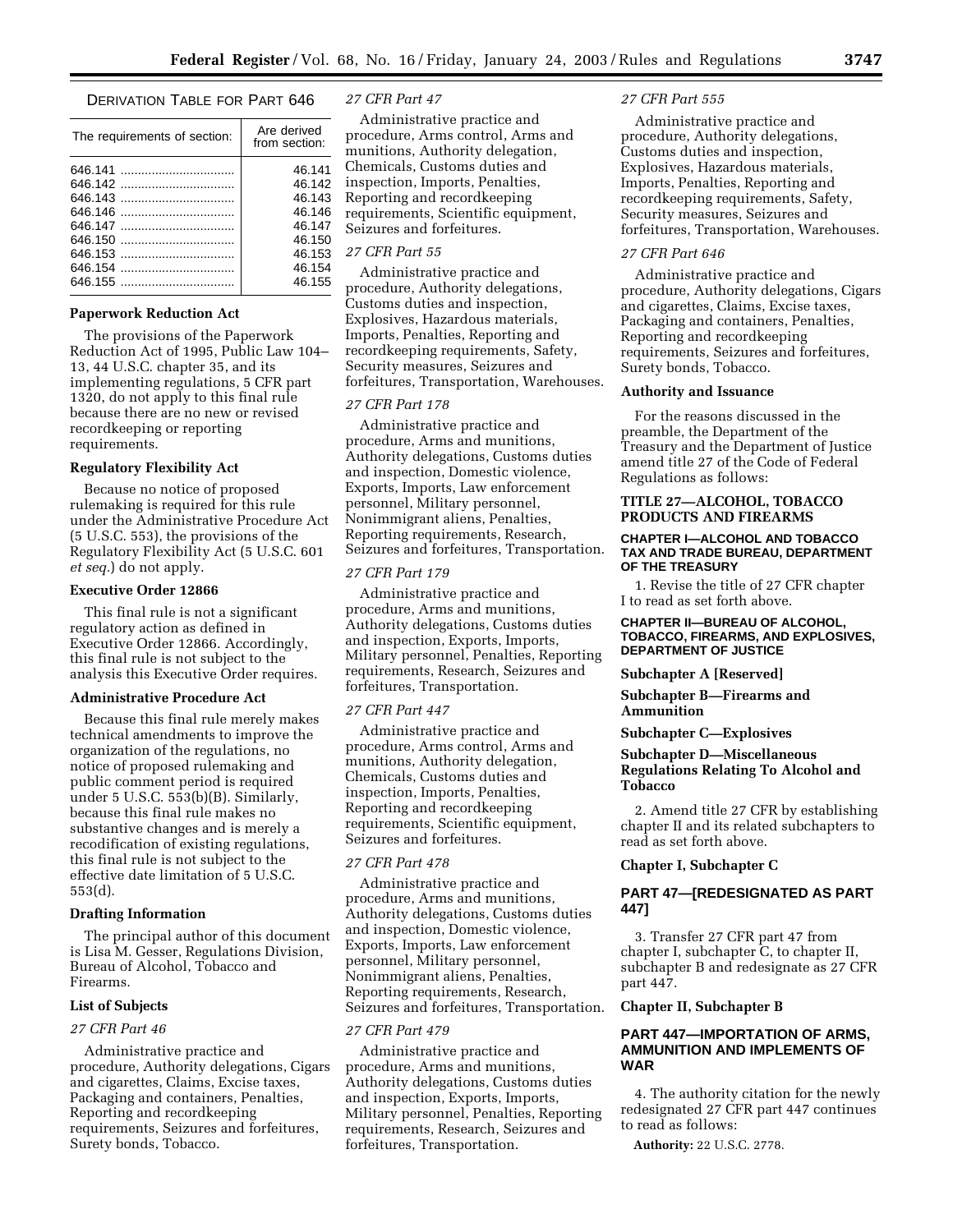5. Amend the newly redesignated part 447 as follows:

AMENDMENT TABLE FOR PART 447

| Amend:                                                    | By removing the reference to: | And adding in its place: |
|-----------------------------------------------------------|-------------------------------|--------------------------|
|                                                           |                               | §447.21                  |
|                                                           |                               | Part 478                 |
|                                                           |                               | Part 479                 |
|                                                           |                               | Part 478 or 479          |
|                                                           |                               | Part 478 or 479          |
|                                                           |                               | Parts 478 and 479        |
|                                                           |                               | Part 478                 |
| §447.11, definition of "Appropriate ATF officer"          |                               | <b>Part 447</b>          |
| §447.11, definition of "Defense articles" (two<br>times). |                               | §447.21 or §447.22       |
|                                                           |                               | §447.21                  |
| §447.11, definition of "This chapter" (two                |                               | Chapter II               |
| times).                                                   |                               |                          |
|                                                           |                               | Parts 478 and 479        |
|                                                           |                               | §478.129                 |
|                                                           |                               | Part 478                 |
|                                                           |                               | Parts 478 or 479         |
|                                                           |                               | 478.115                  |
| $\S$ 447.42(a)(1) (introductory paragraph)                |                               | §447.41                  |
|                                                           |                               | §555.183 of this chapter |
|                                                           |                               | Part 479                 |
|                                                           |                               | 478.118                  |
|                                                           |                               | Parts 478 and 479        |
|                                                           |                               | Parts 478 or 479         |
|                                                           |                               | §478.118                 |

#### Chapter I, Subchapter C

#### PART 55-[REDESIGNATED AS PART 555]

6. Transfer 27 CFR part 55 from chapter I, subchapter C, to chapter II, subchapter C and redesignate as 27 CFR part 555.

#### Chapter II, Subchapter C

#### **PART 555-COMMERCE IN EXPLOSIVES**

7. The authority citation for the newly redesignated  $27$  CFR part  $555$  continues to read as follows:

#### AMENDMENT TABLE FOR PART 555

| Amend:                                       | By removing the reference to: | And adding in its place:           |
|----------------------------------------------|-------------------------------|------------------------------------|
|                                              |                               | Part 478.                          |
|                                              |                               | Part 479.                          |
|                                              |                               | Part 447.                          |
| §555.11, definition of "Explosive materials" |                               | §555.23.                           |
|                                              |                               | $$555.105(c)$ .                    |
|                                              |                               | \$555.180.                         |
|                                              |                               | \$555.42.                          |
|                                              |                               | §555.45                            |
|                                              |                               | \$555.43.                          |
|                                              |                               | \$555.45                           |
|                                              |                               | $$555.41(a)$ .                     |
|                                              |                               | \$555.45.                          |
|                                              |                               | \$555.45.                          |
|                                              |                               | \$555.202.                         |
|                                              |                               | §555.83 or §555.142.               |
|                                              |                               | \$555.142.                         |
|                                              |                               | S 555.202.                         |
|                                              |                               | \$555.41(b).                       |
|                                              |                               | §555.202.                          |
|                                              |                               | \$555.59.                          |
|                                              |                               | §555.202.                          |
|                                              |                               | \$555.45.                          |
|                                              |                               | $\S 555.42(b)$ or $\S 555.43(b)$ . |
|                                              |                               | \$555.45.                          |
|                                              |                               | \$555.128.                         |
|                                              |                               | \$555.74.                          |
|                                              |                               | \$555.49                           |

Authority: 18 U.S.C. 847.

8. Amend the newly redesignated part  $555$  as follows: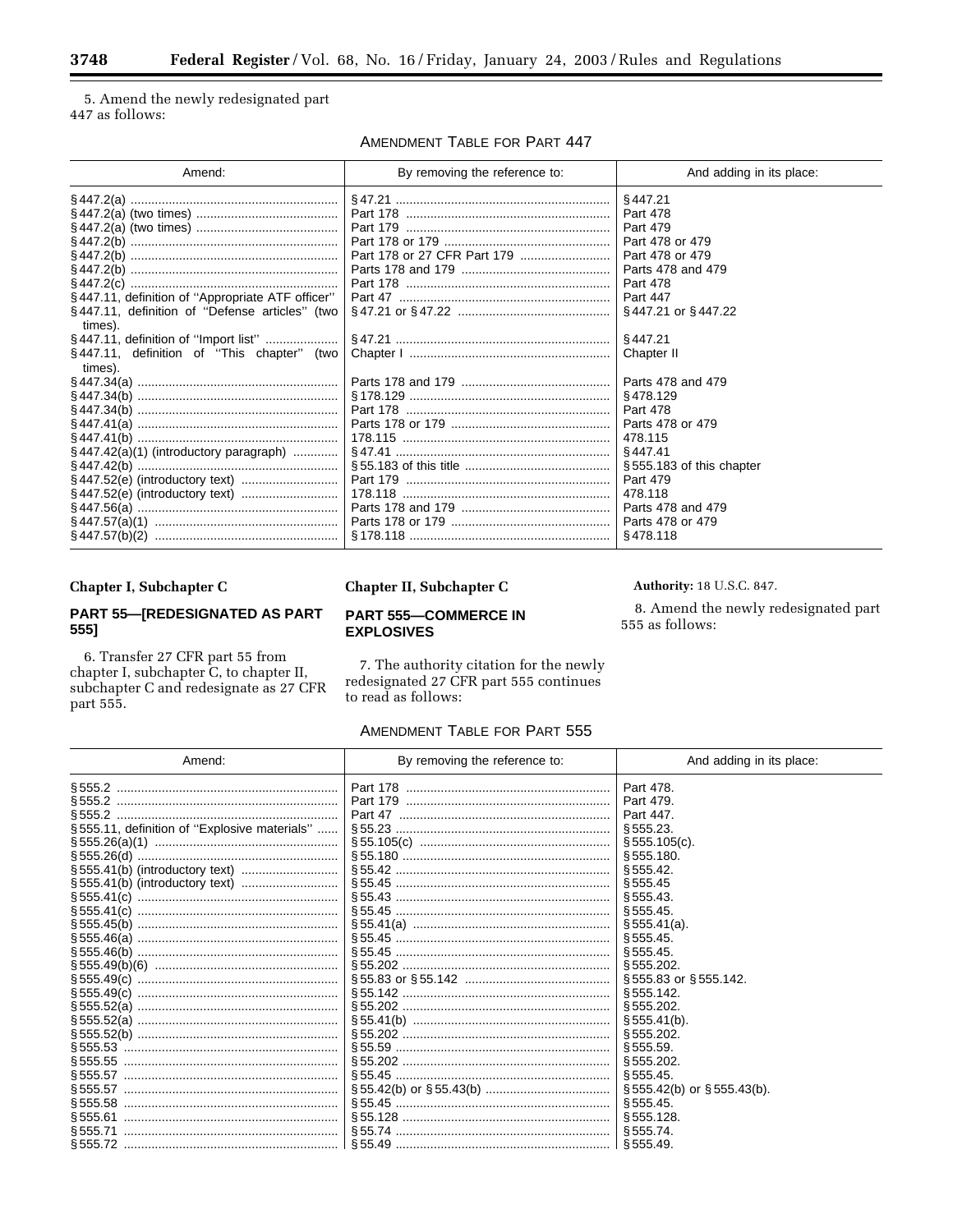▀

# AMENDMENT TABLE FOR PART 555-Continued

| Amend:                                        | By removing the reference to:           | And adding in its place:                    |
|-----------------------------------------------|-----------------------------------------|---------------------------------------------|
|                                               |                                         | § 555.77.                                   |
|                                               |                                         | § 555.82.                                   |
|                                               |                                         | § 555.71.                                   |
| § 555.75 ……………………………………………………                 |                                         | §555.77.                                    |
| § 555.76(b) (introductory text)               |                                         | § 555.79.                                   |
|                                               |                                         | § 555.45.                                   |
| § 555.76(c) …………………………………………………               |                                         | § 555.81.                                   |
|                                               |                                         | $\S 555.73$ or $\S 555.75$ .                |
|                                               |                                         | §§555.73 and 555.75.                        |
|                                               |                                         | $\S 555.73$ or $\S 555.75$ .                |
|                                               |                                         | § 555.75.                                   |
| § 555.79 ……………………………………………………                 |                                         | $\S 555.76(b)$ .<br>§ 555.103.              |
|                                               |                                         | § 555.105(d).                               |
|                                               |                                         | §555.51.                                    |
|                                               |                                         | $\S 555.49(a)$ .                            |
| § 555.104 (introductory text)                 |                                         | § 555.103.                                  |
|                                               |                                         | § 555.126.                                  |
|                                               |                                         | $\S 555.103(a)$ .                           |
|                                               |                                         | $$555.105(c)$ .                             |
|                                               |                                         | $§ 555.142(d)$ and (e).                     |
|                                               |                                         | $\S 555.105(g)$ .                           |
|                                               |                                         | § 555.103.                                  |
|                                               |                                         | Part 447.                                   |
|                                               |                                         | § 555.183.                                  |
|                                               |                                         | § 555.128.                                  |
|                                               |                                         | § 555.24.                                   |
|                                               |                                         | § 555.127.                                  |
|                                               |                                         | § 555.126.                                  |
|                                               |                                         | § 555.127.                                  |
|                                               |                                         | § 555.126.<br>§ 555.127.                    |
|                                               |                                         | § 555.126.                                  |
|                                               |                                         | § 555.127.                                  |
|                                               |                                         | $\S 555.124(c)$ .                           |
|                                               |                                         | § 555.126.                                  |
|                                               |                                         | $\S 555.105(c)$ .                           |
|                                               | §§55.122, 55.123, 55.124, and 55.125    | §§ 555.122, 555.123, 555.124, and 555.125.  |
|                                               |                                         | § 555.30.                                   |
|                                               |                                         | §555.61.                                    |
|                                               |                                         | § 555.180.                                  |
|                                               |                                         | $\S$ § 555.180 and 555.181.                 |
|                                               |                                         | § 555.30.                                   |
|                                               |                                         | § 555.202(a).                               |
|                                               |                                         | §§555.180 and 555.181.                      |
|                                               |                                         | $\S 555.180(b)$ .                           |
|                                               |                                         | § 555.182.<br>§ 555.29.                     |
| § 555.201(c) ………………………………………………               |                                         | §555.63.                                    |
|                                               |                                         | §§ 555.221 through 555.224.                 |
|                                               |                                         | $$555.202(a)$ .                             |
|                                               |                                         | $\S 555.201(e)$ .                           |
|                                               |                                         | § 555.11.                                   |
|                                               |                                         | § 555.202.                                  |
|                                               |                                         | §555.206 and 555.213.                       |
|                                               | §§55.206, 55.208(b), and 55.213         | $\S$ SS 555.206, 555.208(b), and 555.213.   |
| § 555.203(c) ………………………………………………               |                                         | §§555.206 and 555.213.                      |
| § 555.203(d) ………………………………………………               | §§55.206(b), 55.210(b), and 55.213      | §§ 555.206(b), 555.210(b), and 555.213.     |
|                                               | $\S$ § 55.206(c), 55.211(b), and 55.213 | $\S$ § 555.206(c), 555.211(b), and 555.213. |
|                                               | $\S$ § 55.206(a), 55.210(b), and 55.213 | $\S$ § 555.206(a), 555.210(b), and 555.213. |
| § 555.203(e) ………………………………………………               | $\S$ § 55.206(c), 55.211(b), and 55.213 | $\S$ § 555.206(c), 555.211(b), and 555.213. |
|                                               |                                         | § 555.106.                                  |
| § 555.206(a) ………………………………………………               |                                         | § 555.218.                                  |
|                                               |                                         | § 555.219.                                  |
| § 555.206(b) ………………………………………………               |                                         | § 555.224.                                  |
|                                               |                                         | § 555.218.                                  |
|                                               |                                         | § 555.220.                                  |
|                                               |                                         | § 555.218.<br>§ 555.213.                    |
|                                               |                                         | § 555.206.                                  |
| §555.218, Notes to the Table of Distances for |                                         | § 555.11.                                   |
| Storage of Explosives (paragraph 1).          |                                         |                                             |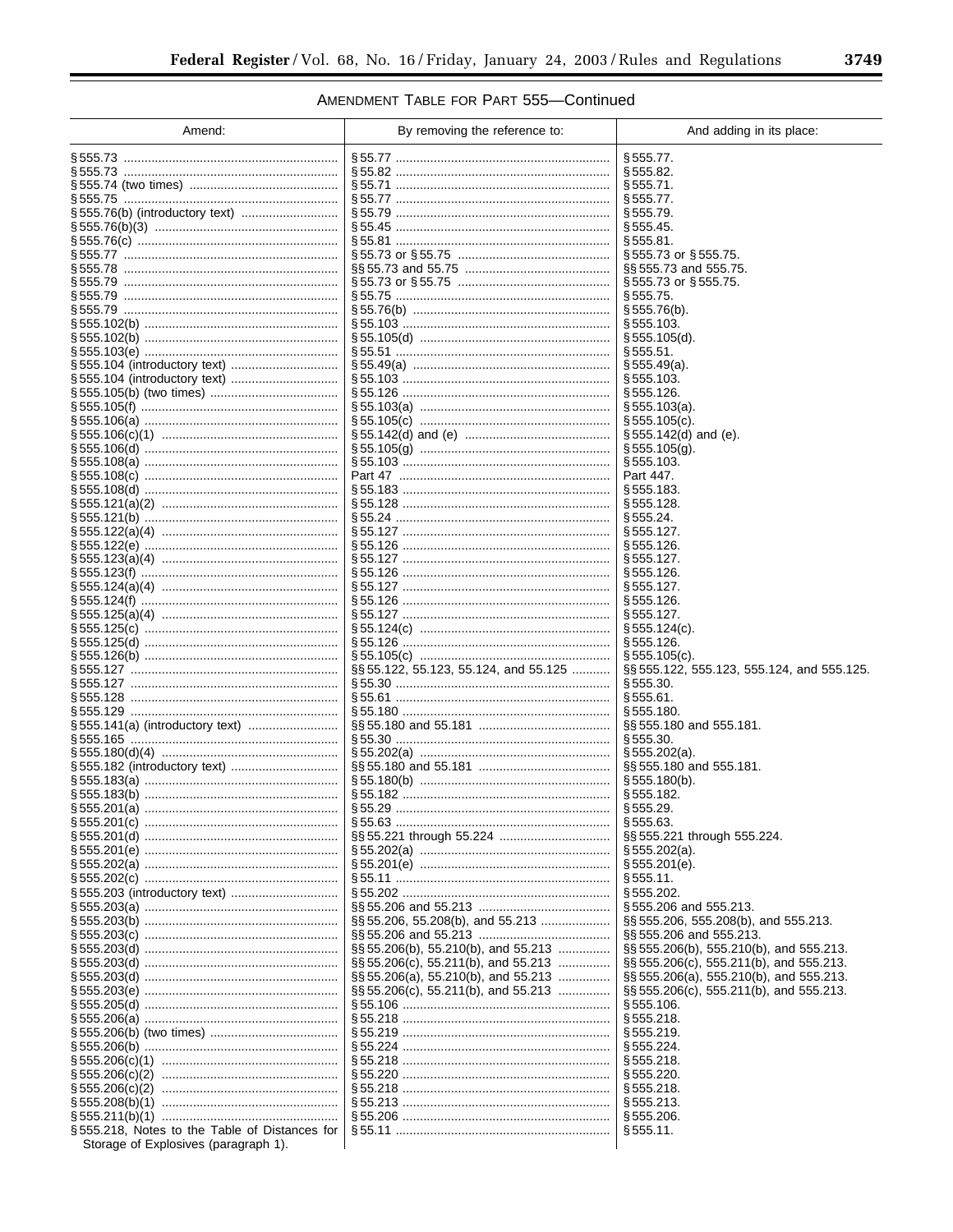| Amend:                                                                                                 | By removing the reference to: | And adding in its place:                                                      |
|--------------------------------------------------------------------------------------------------------|-------------------------------|-------------------------------------------------------------------------------|
| tances of Ammonium Nitrate and Blasting<br>Agents from Explosives or Blasting Agents<br>(paragraph 2). |                               | \$555.218.                                                                    |
| tances of Ammonium Nitrate and Blasting<br>Agents from Explosives or Blasting Agents<br>(paragraph 3). |                               | \$555.218.                                                                    |
| tances of Ammonium Nitrate and Blasting<br>Agents from Explosives or Blasting Agents<br>(paragraph 6). |                               | §555.218.                                                                     |
| $\S 555.224$ , table notes (paragraph 4)                                                               |                               | \$555.222.<br>\$§555.218 and 555.224.<br>§555.222.<br>\$555.218.<br>§555.218. |

#### AMENDMENT TABLE FOR PART 555-Continued

#### Chapter I, Subchapter M

#### PART 178-[REDESIGNATED AS PART 478]

9. Transfer 27 CFR part 178 from chapter I, subchapter M, to chapter II, subchapter B and redesignate as 27 CFR part 478.

#### **Chapter II, Subchapter B**

#### **PART 478-COMMERCE IN FIREARMS AND AMMUNITION**

10. The authority citation for the newly redesignated 27 CFR part 478 continues to read as follows:

#### AMENDMENT TABLE FOR PART 478

Authority: 5 U.S.C. 552(a); 18 U.S.C. 847, 921-930; 44 U.S.C. 3504(h).

11. Amend the newly redesignated part 478 as follows:

| Amend: | By removing the reference to:  | And adding in its place:                    |
|--------|--------------------------------|---------------------------------------------|
|        |                                | This part.                                  |
|        | Part 179                       | Part 479.                                   |
|        |                                | Part 447.                                   |
|        |                                | $§478.11$ .                                 |
|        | Part 179                       | Part 479.                                   |
|        |                                | $§$ 478.96(c).                              |
|        |                                | §§478.30 and 478.97.                        |
|        |                                | Part 479.                                   |
|        |                                | Part 479.                                   |
|        |                                | §478.149.                                   |
|        |                                | $§$ 478.151.                                |
|        |                                | §478.153.                                   |
|        |                                | §478.132.                                   |
|        |                                | $§$ 478.153.                                |
|        |                                | §478.132.                                   |
|        |                                | $§$ 478.42.                                 |
|        |                                | $§$ 478.44.                                 |
|        |                                | $§$ 478.47.                                 |
|        |                                | $§$ 478.50.                                 |
|        |                                | $§$ 478.42.                                 |
|        |                                | §478.44.                                    |
|        |                                | $§$ 478.47.                                 |
|        |                                | §478.93.                                    |
|        |                                | §478.44.                                    |
|        | §178.78, §178.143, or §178.144 | $\S$ 478.78, $\S$ 478.143, or $\S$ 478.144. |
|        |                                | §478.144.                                   |
|        |                                | §478.100.                                   |
|        |                                | $§$ 478.100.                                |
|        |                                | §478.56.                                    |
|        |                                | §478.44.                                    |
|        |                                | $§$ 478.71.                                 |
|        |                                | §478.44.                                    |
|        |                                | §478.44.                                    |
|        |                                | §478.127.                                   |
|        |                                | $§$ 478.40(b).                              |
|        |                                | §§478.40(c) and 478.132.                    |
|        |                                | $§$ 478.40a(b).                             |
|        |                                | §§478.40a(c) and 478.132.                   |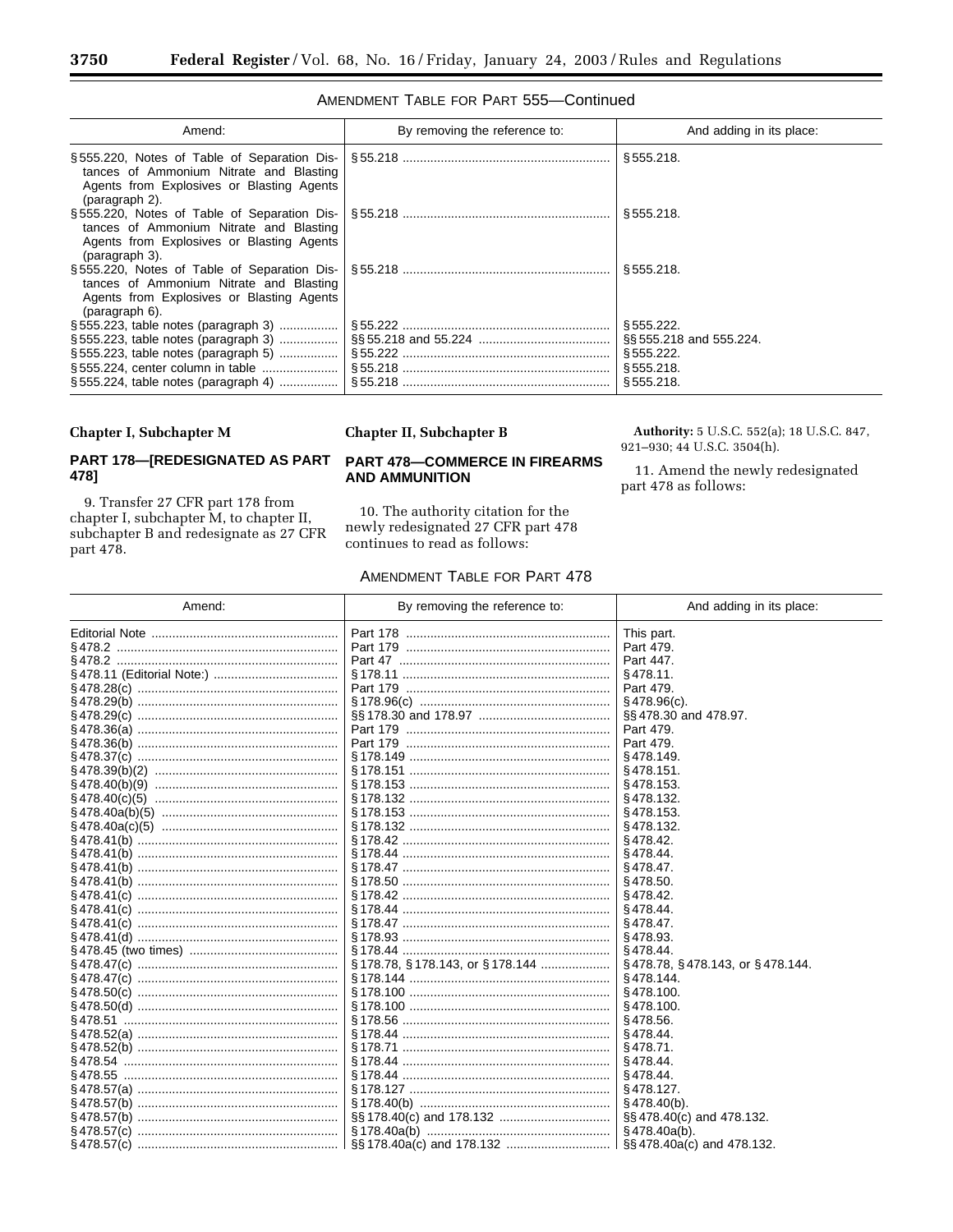# AMENDMENT TABLE FOR PART 478-Continued

| Amend:                       | By removing the reference to:  | And adding in its place:             |
|------------------------------|--------------------------------|--------------------------------------|
|                              | § 178.47 …………………………………………      | $§$ 478.47.                          |
|                              |                                | $§$ 478.47.                          |
|                              | § 178.74 ……………………………………………………  | $§$ 478.74.                          |
|                              |                                | $§$ 478.11.                          |
|                              |                                | §478.50.                             |
|                              |                                | $\S$ 478.99(c).                      |
|                              |                                | $\S 478.125(a)$ .                    |
| §478.95 …………………………………………………… | § 178.102(a) …………………………………………… | §478.94.<br>§478.102(a).             |
|                              |                                | §478.124.                            |
|                              |                                | §478.102.                            |
|                              |                                | \$478.124.                           |
|                              |                                | $\S$ 478.99(b) or $\S$ 478.99(c).    |
|                              |                                | $§$ 478.102.                         |
|                              |                                | Part 479.                            |
|                              |                                | $\S$ 478.96(c).                      |
|                              |                                | $§$ 478.97.<br>§478.143.             |
|                              |                                | §478.144.                            |
|                              |                                | $§$ 478.32(f).                       |
|                              |                                | §478.149.                            |
|                              |                                | $\S$ 478.125(c).                     |
|                              |                                | \$478.91.                            |
|                              |                                | $\S$ 478.124(c).                     |
|                              |                                | §478.129.                            |
|                              |                                | Part 479.                            |
|                              |                                | $§$ 478.150.<br>§478.131.            |
|                              |                                | $§$ 478.11.                          |
|                              |                                | $§$ 478.92.                          |
|                              |                                | $§$ 478.11.                          |
|                              |                                | $\S$ 478.119(b).                     |
|                              |                                | Part 447.                            |
|                              |                                | Part 479.                            |
|                              |                                | $\S$ 478.40a(b).<br>§478.92.         |
|                              |                                | §478.116.                            |
|                              |                                | §478.129.                            |
|                              |                                | $§$ 478.125.                         |
|                              |                                | \$478.23.                            |
|                              |                                | $\S$ 478.100(c).                     |
|                              |                                | §478.149.                            |
|                              |                                | §§ 478.124 and 478.125.<br>§478.149. |
|                              |                                | §478.122.                            |
|                              |                                | §§478.124 and 478.125.               |
|                              |                                | $§$ 478.11.                          |
|                              |                                | $§$ 478.11.                          |
|                              |                                | §478.102.                            |
|                              |                                | $§$ 478.96(c).                       |
|                              |                                | $\S$ 478.102(a).                     |
|                              |                                | $§$ 478.125.                         |
|                              |                                | $\S$ 478.124(c).<br>$\S$ 478.96(c).  |
|                              |                                | $§$ 478.124(f).                      |
|                              |                                | $\S$ 478.122(b).                     |
|                              |                                | $§$ 478.99 $(e)$ .                   |
|                              |                                | $\S$ 478.122(b).                     |
|                              |                                | §478.124a.                           |
|                              |                                | $§$ 478.11.                          |
|                              |                                | $§$ 478.11.                          |
|                              |                                | §478.102.                            |
|                              |                                | $§$ 478.125(e).                      |
|                              |                                | $\S$ 478.125(e).<br>$\S$ 478.124(b). |
|                              |                                | $\S$ 478.150(c).                     |
|                              |                                | §§478.40(c) and 478.132.             |
|                              |                                | $\S$ 478.102(d).                     |
|                              |                                | $\S$ 478.102(a).                     |
|                              |                                | $\S$ 478.102(d)(1).                  |
|                              |                                | §§478.102(d)(3) and 478.150.         |
|                              |                                | $\S$ 478.129(c).                     |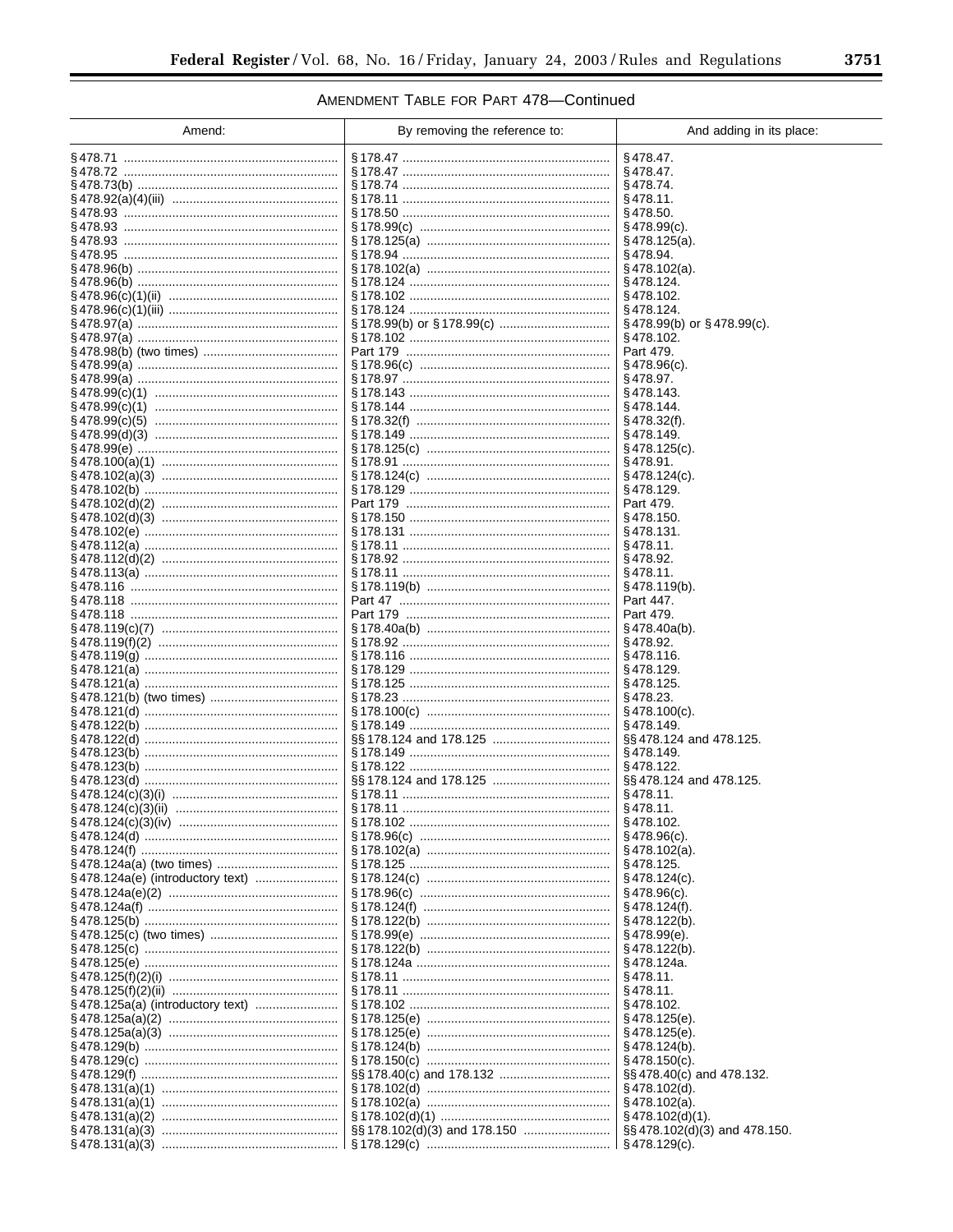#### AMENDMENT TABLE FOR PART 478-Continued

| Amend: | By removing the reference to:                   | And adding in its place:                    |
|--------|-------------------------------------------------|---------------------------------------------|
|        |                                                 | $\S$ §478.40(b)(7) and 478.40(b)(3).        |
|        |                                                 | §478.40(c).                                 |
|        | $\S$ § 178.32(a)(9) and (d)(9) and 178.99(c)(9) | $\S$ §478.32(a)(9) and (d)(9) 478.99(c)(9). |
|        |                                                 | § 478.32.                                   |
|        |                                                 | § 478.32(a).                                |
|        |                                                 | §478.98.                                    |
|        |                                                 | § 478.124(a).                               |
|        |                                                 | §§478.37 and 478.99(d).                     |
|        |                                                 | §478.102(d)(3).                             |
|        |                                                 | §478.102(a)(1).                             |
|        |                                                 | §478.129(c).                                |
|        |                                                 | §478.39.                                    |
|        |                                                 | §478.40.                                    |
|        | §178.40a …………………………………………………                    | §478.40a.                                   |

#### Chapter I, Subchapter M

#### PART 179-[REDESIGNATED AS PART 479]

12. Transfer 27 CFR part 179 from chapter I, subchapter M to chapter II, subchapter B and redesignate as 27 CFR part 479.

#### **Chapter II, Subchapter B**

#### **PART 479-MACHINE GUNS, DESTRUCTIVE DEVICES, AND CERTAIN OTHER FIREARMS**

13. The authority citation for the newly redesignated 27 CFR part 479 continues to read as follows:

#### AMENDMENT TABLE FOR PART 479

Authority: 26 U.S.C. 7805.

14. Amend the newly redesignated part 479 as follows:

| Amend:                          | By removing the reference to: | And adding in its place: |
|---------------------------------|-------------------------------|--------------------------|
|                                 |                               | §479.24.                 |
|                                 |                               | §479.32.                 |
|                                 |                               | §§479.38-479.39.         |
|                                 |                               | §479.32a.                |
|                                 |                               | §479.32.                 |
|                                 |                               | §479.35.                 |
|                                 |                               | Part 478.                |
| § 479.34(e) ………………………………………………… |                               | $\S$ 478.44(a).          |
|                                 |                               | §479.46.                 |
|                                 |                               | §479.49.                 |
|                                 |                               | §479.42.                 |
|                                 |                               | §479.42.                 |
|                                 |                               | §479.34                  |
|                                 |                               | §479.34.                 |
|                                 | §179.34 …………………………………………………   | §479.34.                 |
|                                 |                               | §479.46.                 |
|                                 |                               | §479.50.                 |
|                                 |                               | §479.51.                 |
|                                 |                               | §479.23.                 |
|                                 |                               | §479.63.                 |
|                                 |                               | §479.67.                 |
|                                 |                               | §479.62.                 |
|                                 |                               | §479.62.                 |
|                                 | §179.85 ……………………………………………………  | §479.85                  |
|                                 |                               | §479.67.                 |
|                                 |                               |                          |
|                                 |                               | §479.90.<br>§479.85      |
|                                 |                               |                          |
|                                 |                               | §479.90.                 |
|                                 |                               | §478.28.                 |
|                                 |                               | §478.98.                 |
|                                 |                               | Part 478                 |
|                                 |                               | Part 478.                |
|                                 |                               | Part 478.                |
|                                 |                               | §478.112.                |
|                                 |                               | §479.117.                |
|                                 |                               | §478.28.                 |
|                                 |                               | §479.118.                |
|                                 |                               | §479.172.                |
|                                 |                               | §§479.114 and 479.115.   |
|                                 |                               | Part 447.                |
|                                 |                               | Part 478.                |